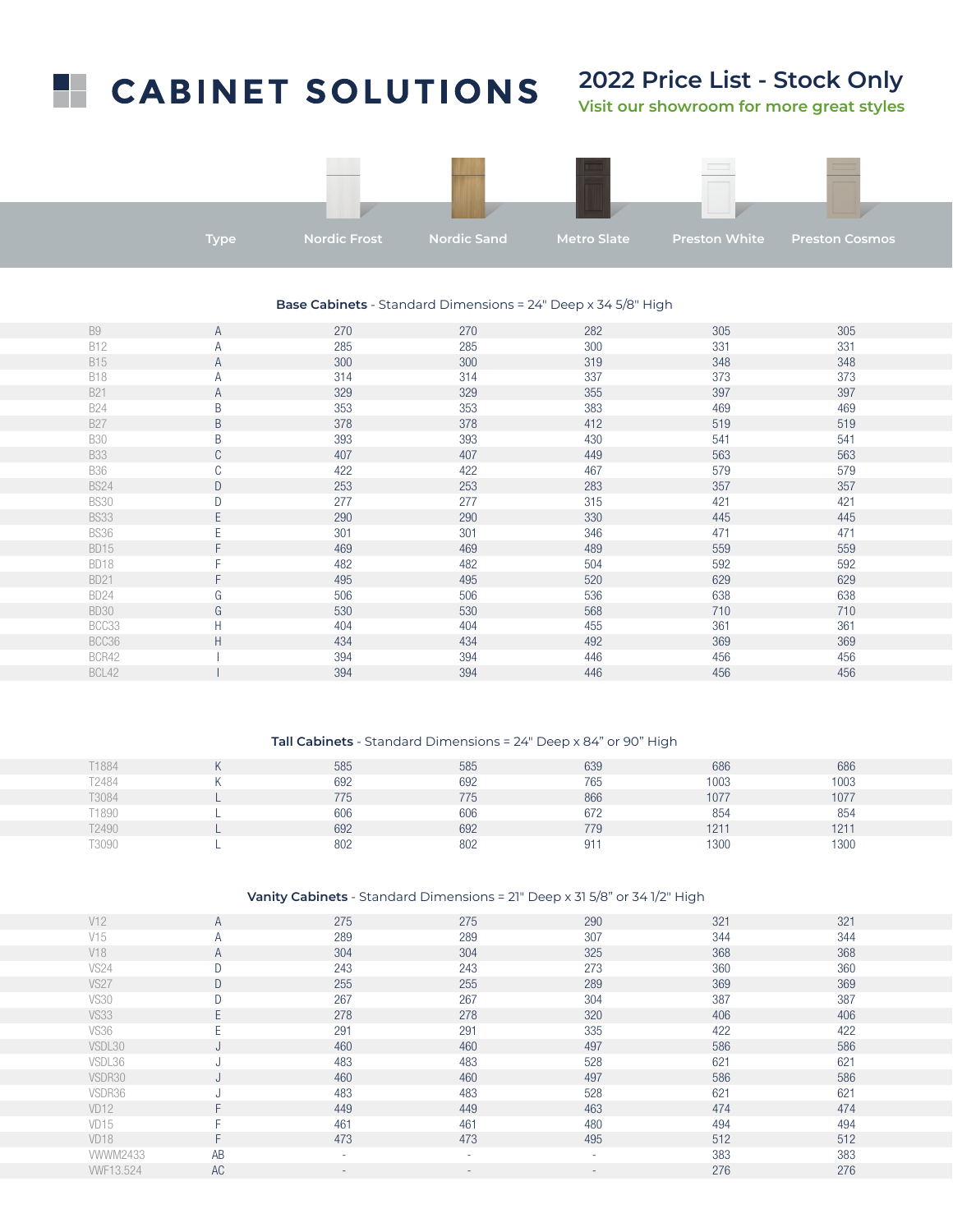

#### **Wall Cabinets** - Standard Dimensions = 11 3/4" Deep x 13 1/2", 18", 24", 30" or 36" High

| W3013.5   | M              | 171 | 171 | 186 | 273 | 273 |
|-----------|----------------|-----|-----|-----|-----|-----|
| W3413.524 | N              | 222 | 222 | 239 | 394 | 394 |
| W3613.5   | $\overline{0}$ | 185 | 185 | 202 | 337 | 337 |
| W3713.524 | N              | 231 | 231 | 250 | 403 | 403 |
| W2418     | M              | 171 | 171 | 186 | 306 | 306 |
| W3018     | M              | 186 | 186 | 206 | 313 | 313 |
| W3318     | M              | 194 | 194 | 215 | 330 | 330 |
| W341824   | N              | 242 | 242 | 267 | 421 | 421 |
| W371824   | ${\sf N}$      | 252 | 252 | 278 | 434 | 434 |
| W2424     | P              | 198 | 198 | 216 | 306 | 306 |
| W3024     | P              | 221 | 221 | 247 | 351 | 351 |
| W3324     | P              | 200 | 200 | 221 | 368 | 368 |
| W3624     | R              | 243 | 243 | 274 | 395 | 395 |
| W930      | S              | 152 | 152 | 161 | 195 | 195 |
| W1230     | S              | 166 | 166 | 178 | 211 | 211 |
| W1530     | S              | 178 | 178 | 196 | 228 | 228 |
| W1830     | S              | 192 | 192 | 212 | 248 | 248 |
| W2130     | S              | 206 | 206 | 229 | 268 | 268 |
| W2430     | T              | 229 | 229 | 255 | 310 | 310 |
| W2730     | T              | 243 | 243 | 271 | 332 | 332 |
| W3030     | T              | 256 | 256 | 289 | 355 | 355 |
| W3330     | T              | 269 | 269 | 305 | 374 | 374 |
| W3630     | $\sf U$        | 283 | 283 | 322 | 397 | 397 |
| WM2430    | V              | 207 | 207 | 215 | 477 | 477 |
| WA2130    | W              | 247 | 247 | 270 | 329 | 329 |
| WA2430    | W              | 261 | 261 | 286 | 345 | 345 |
| W936      | $\mathsf X$    | 170 | 170 | 184 | 208 | 208 |
| W1236     | Χ              | 187 | 187 | 205 | 237 | 237 |
| W1536     | X              | 204 | 204 | 225 | 254 | 254 |
| W1836     | Χ              | 220 | 220 | 246 | 273 | 273 |
| W2136     | X              | 237 | 237 | 267 | 290 | 290 |
| W2436     | Y              | 253 | 253 | 288 | 344 | 344 |
| W2736     | Y              | 284 | 284 | 323 | 361 | 361 |
| W3036     | Y              | 300 | 300 | 344 | 380 | 380 |
| W3336     | Y              | 316 | 316 | 365 | 395 | 395 |
| W3636     | Ζ              | 334 | 334 | 384 | 411 | 411 |
| WM2436    | V              | 251 | 251 | 282 | 576 | 576 |
| WA2136    | AA             | 267 | 267 | 302 | 326 | 326 |
| WA2436    | AA             | 267 | 267 | 302 | 345 | 345 |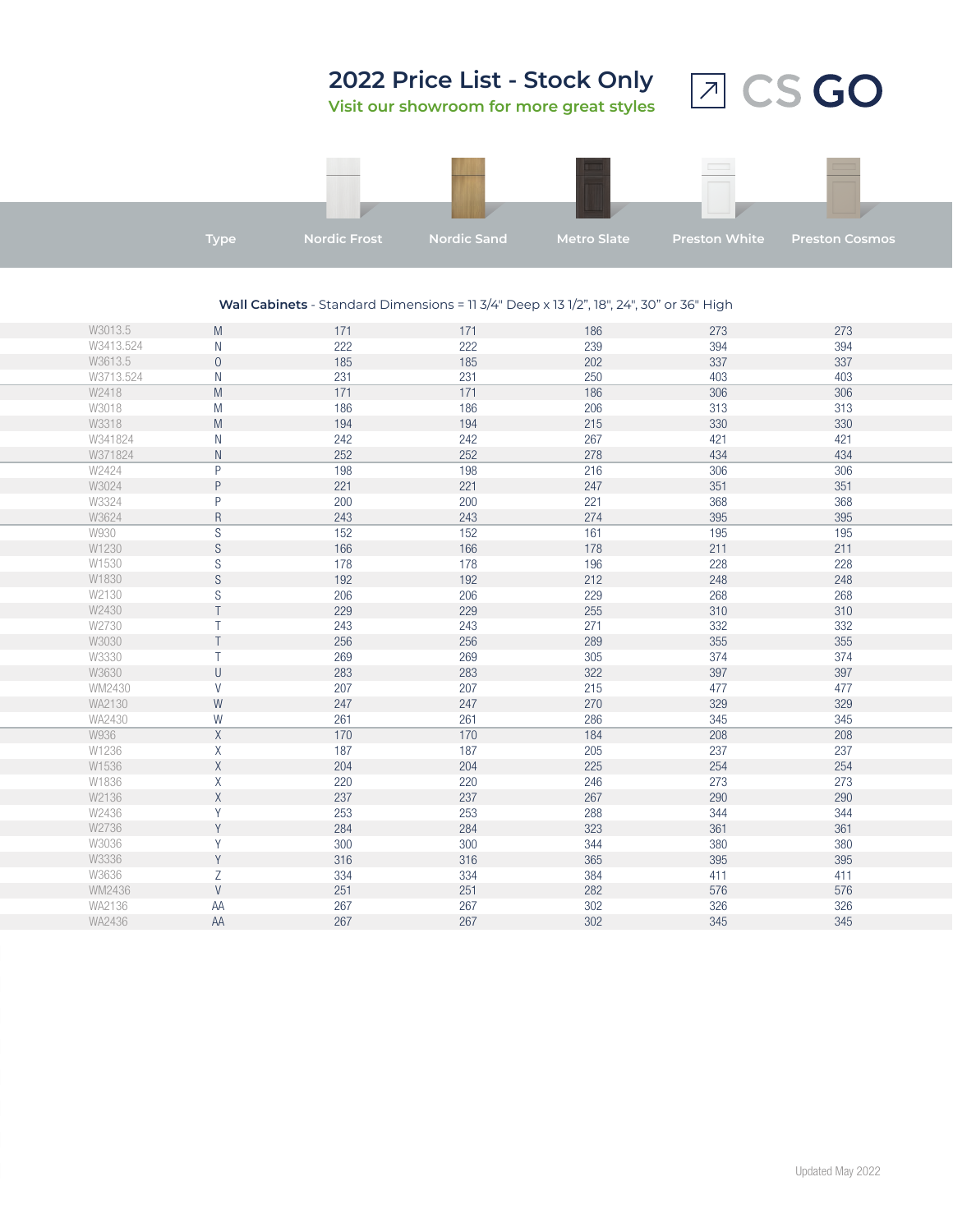